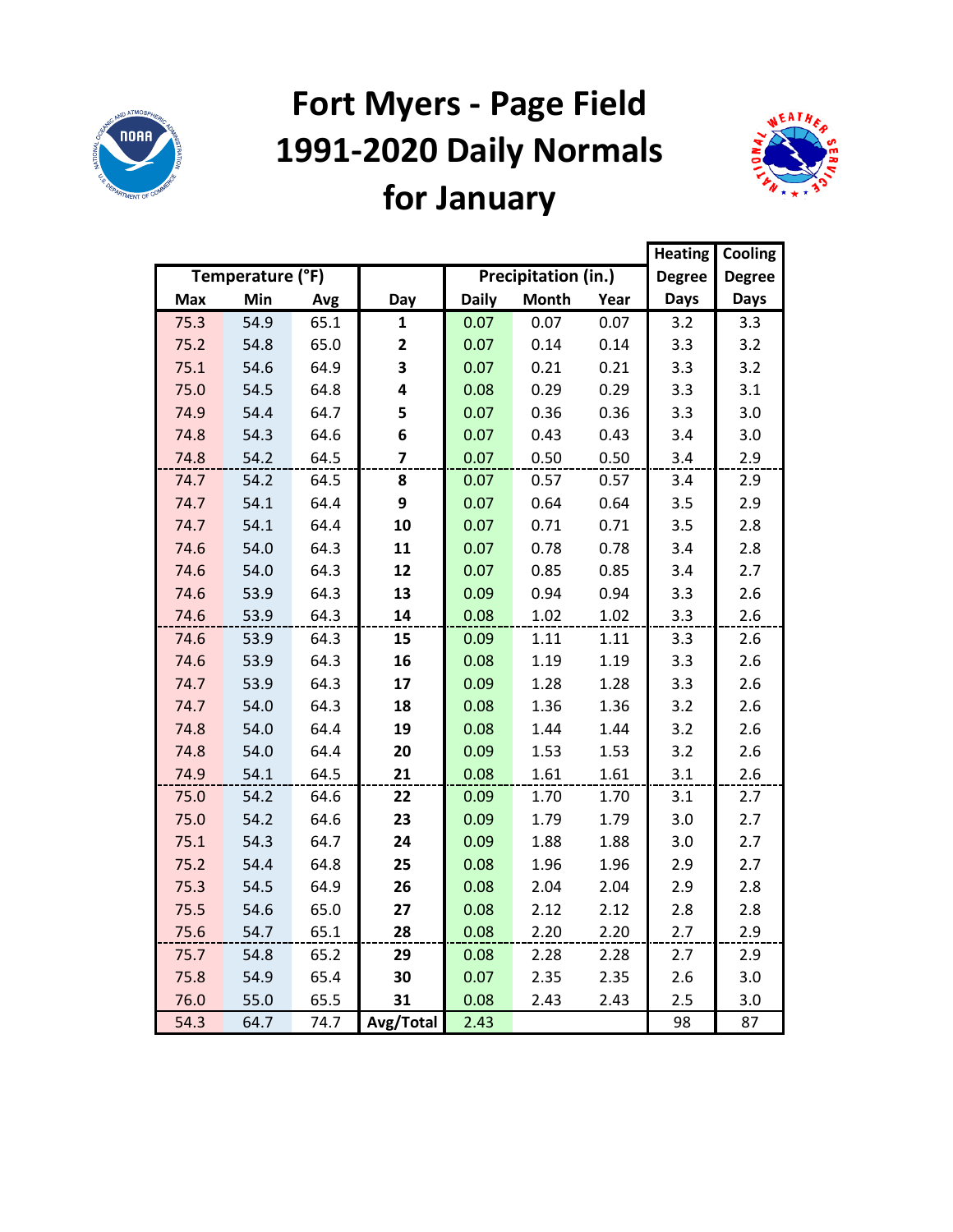

## **Fort Myers - Page Field 1991-2020 Daily Normals for February**



|            |                  |      |                         |              |                     |      | <b>Heating</b> | Cooling       |
|------------|------------------|------|-------------------------|--------------|---------------------|------|----------------|---------------|
|            | Temperature (°F) |      |                         |              | Precipitation (in.) |      | <b>Degree</b>  | <b>Degree</b> |
| <b>Max</b> | Min              | Avg  | Day                     | <b>Daily</b> | <b>Month</b>        | Year | <b>Days</b>    | <b>Days</b>   |
| 76.1       | 55.1             | 65.6 | $\mathbf{1}$            | 0.07         | 0.07                | 2.50 | 2.4            | 3.1           |
| 76.2       | 55.2             | 65.7 | $\overline{2}$          | 0.08         | 0.15                | 2.58 | 2.4            | 3.1           |
| 76.4       | 55.3             | 65.9 | 3                       | 0.07         | 0.22                | 2.65 | 2.3            | 3.2           |
| 76.5       | 55.5             | 66.0 | 4                       | 0.07         | 0.29                | 2.72 | 2.3            | 3.3           |
| 76.7       | 55.6             | 66.1 | 5                       | 0.07         | 0.36                | 2.79 | 2.3            | 3.4           |
| 76.8       | 55.7             | 66.3 | 6                       | 0.06         | 0.42                | 2.85 | 2.2            | 3.5           |
| 77.0       | 55.8             | 66.4 | $\overline{\mathbf{z}}$ | 0.07         | 0.49                | 2.92 | 2.2            | 3.6           |
| 77.1       | 55.9             | 66.5 | 8                       | 0.06         | 0.55                | 2.98 | 2.1            | 3.7           |
| 77.3       | 56.1             | 66.7 | 9                       | 0.07         | 0.62                | 3.05 | 2.1            | 3.8           |
| 77.4       | 56.2             | 66.8 | 10                      | 0.06         | 0.68                | 3.11 | 2.1            | 3.9           |
| 77.6       | 56.3             | 66.9 | 11                      | 0.06         | 0.74                | 3.17 | 2.1            | 4.0           |
| 77.7       | 56.4             | 67.1 | 12                      | 0.07         | 0.81                | 3.24 | 2.0            | 4.1           |
| 77.9       | 56.5             | 67.2 | 13                      | 0.06         | 0.87                | 3.30 | 2.0            | 4.2           |
| 78.0       | 56.6             | 67.3 | 14                      | 0.07         | 0.94                | 3.37 | 1.9            | 4.2           |
| 78.1       | 56.7             | 67.4 | 15                      | 0.06         | 1.00                | 3.43 | 1.8            | 4.3           |
| 78.3       | 56.8             | 67.6 | 16                      | 0.06         | 1.06                | 3.49 | 1.8            | 4.3           |
| 78.4       | 56.9             | 67.7 | 17                      | 0.07         | 1.13                | 3.56 | 1.7            | 4.4           |
| 78.5       | 57.0             | 67.8 | 18                      | 0.06         | 1.19                | 3.62 | 1.6            | 4.4           |
| 78.7       | 57.1             | 67.9 | 19                      | 0.06         | 1.25                | 3.68 | 1.6            | 4.5           |
| 78.8       | 57.2             | 68.0 | 20                      | 0.05         | 1.30                | 3.73 | 1.5            | 4.5           |
| 78.9       | 57.3             | 68.1 | 21                      | 0.05         | 1.35                | 3.78 | 1.5            | 4.6           |
| 79.0       | 57.4             | 68.2 | 22                      | 0.06         | 1.41                | 3.84 | 1.5            | 4.7           |
| 79.1       | 57.5             | 68.3 | 23                      | 0.06         | 1.47                | 3.90 | 1.4            | 4.7           |
| 79.2       | 57.6             | 68.4 | 24                      | 0.06         | 1.53                | 3.96 | 1.4            | 4.8           |
| 79.3       | 57.6             | 68.5 | 25                      | 0.06         | 1.59                | 4.02 | 1.3            | 4.8           |
| 79.4       | 57.7             | 68.6 | 26                      | 0.06         | 1.65                | 4.08 | 1.3            | 4.9           |
| 79.5       | 57.8             | 68.7 | 27                      | 0.07         | 1.72                | 4.15 | 1.2            | 4.9           |
| 79.6       | 57.9             | 68.8 | 28                      | 0.06         | 1.78                | 4.21 | 1.2            | 4.9           |
| 79.7       | 57.9             | 68.8 | 29                      |              |                     |      | 1.2            | 5.0           |
| 56.6       | 67.3             | 77.2 | Avg/Total               | 1.78         |                     |      | 51             | 116           |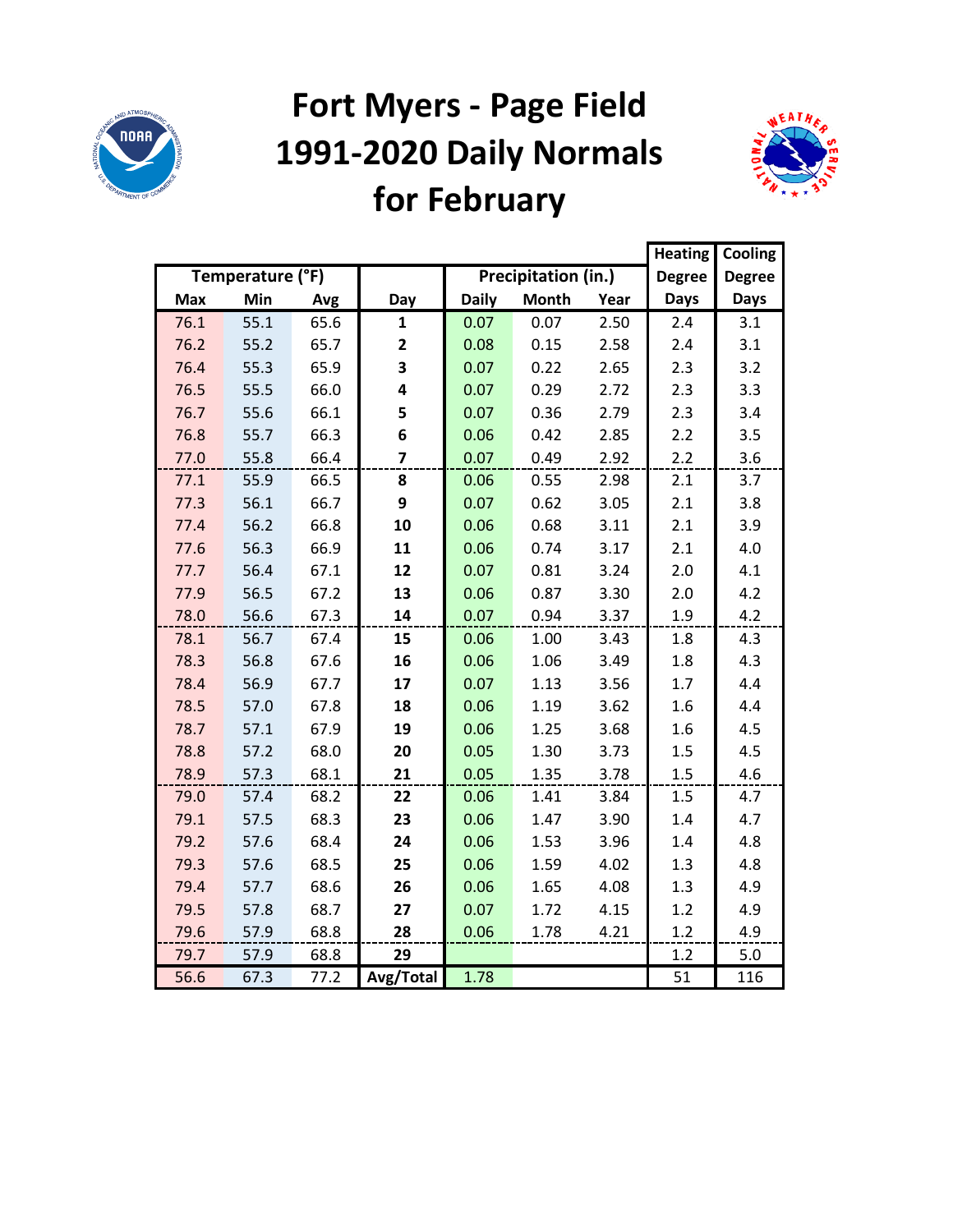

## **Fort Myers - Page Field 1991-2020 Daily Normals for March**



|      |                  |      |                         |              |                     |      | <b>Heating</b> | Cooling       |
|------|------------------|------|-------------------------|--------------|---------------------|------|----------------|---------------|
|      | Temperature (°F) |      |                         |              | Precipitation (in.) |      | <b>Degree</b>  | <b>Degree</b> |
| Max  | Min              | Avg  | Day                     | <b>Daily</b> | <b>Month</b>        | Year | <b>Days</b>    | <b>Days</b>   |
| 79.7 | 58.0             | 68.9 | 1                       | 0.05         | 0.05                | 4.26 | 1.1            | 5.0           |
| 79.8 | 58.0             | 68.9 | 2                       | 0.05         | 0.10                | 4.31 | 1.1            | 5.1           |
| 79.9 | 58.1             | 69.0 | 3                       | 0.06         | 0.16                | 4.37 | 1.1            | 5.1           |
| 80.0 | 58.2             | 69.1 | 4                       | 0.06         | 0.22                | 4.43 | 1.1            | $5.2$         |
| 80.1 | 58.3             | 69.2 | 5                       | 0.07         | 0.29                | 4.50 | 1.1            | 5.3           |
| 80.2 | 58.4             | 69.3 | 6                       | 0.07         | 0.36                | 4.57 | 1.1            | 5.3           |
| 80.2 | 58.5             | 69.4 | $\overline{\mathbf{z}}$ | 0.07         | 0.43                | 4.64 | $1.0\,$        | 5.4           |
| 80.3 | 58.6             | 69.5 | 8                       | 0.07         | 0.50                | 4.71 | 1.0            | 5.4           |
| 80.4 | 58.7             | 69.5 | 9                       | 0.07         | 0.57                | 4.78 | 1.0            | 5.5           |
| 80.5 | 58.8             | 69.6 | 10                      | 0.07         | 0.64                | 4.85 | 0.9            | 5.6           |
| 80.6 | 58.9             | 69.7 | 11                      | 0.07         | 0.71                | 4.92 | 0.9            | 5.6           |
| 80.7 | 59.0             | 69.8 | 12                      | 0.06         | 0.77                | 4.98 | 0.8            | 5.6           |
| 80.7 | 59.1             | 69.9 | 13                      | 0.06         | 0.83                | 5.04 | 0.8            | 5.7           |
| 80.8 | 59.2             | 70.0 | 14                      | 0.07         | 0.90                | 5.11 | 0.7            | 5.8           |
| 80.9 | 59.3             | 70.1 | 15                      | 0.06         | 0.96                | 5.17 | 0.7            | 5.8           |
| 81.0 | 59.4             | 70.2 | 16                      | 0.06         | 1.02                | 5.23 | 0.7            | 5.9           |
| 81.1 | 59.6             | 70.3 | 17                      | 0.07         | 1.09                | 5.30 | 0.6            | 6.0           |
| 81.2 | 59.7             | 70.5 | 18                      | 0.06         | 1.15                | 5.36 | 0.6            | 6.1           |
| 81.3 | 59.8             | 70.6 | 19                      | 0.07         | 1.22                | 5.43 | 0.6            | 6.2           |
| 81.4 | 60.0             | 70.7 | 20                      | 0.06         | 1.28                | 5.49 | 0.6            | 6.2           |
| 81.5 | 60.1             | 70.8 | 21                      | 0.07         | 1.35                | 5.56 | 0.5            | 6.3           |
| 81.6 | 60.3             | 70.9 | 22                      | 0.07         | 1.42                | 5.63 | 0.5            | 6.4           |
| 81.7 | 60.4             | 71.1 | 23                      | 0.08         | 1.50                | 5.71 | 0.4            | 6.5           |
| 81.8 | 60.6             | 71.2 | 24                      | 0.07         | 1.57                | 5.78 | 0.4            | 6.6           |
| 82.0 | 60.7             | 71.3 | 25                      | 0.08         | 1.65                | 5.86 | 0.4            | 6.7           |
| 82.1 | 60.9             | 71.5 | 26                      | 0.07         | 1.72                | 5.93 | 0.3            | 6.8           |
| 82.2 | 61.1             | 71.6 | 27                      | 0.07         | 1.79                | 6.00 | 0.3            | 7.0           |
| 82.3 | 61.2             | 71.8 | 28                      | 0.07         | 1.86                | 6.07 | 0.3            | 7.1           |
| 82.5 | 61.4             | 71.9 | 29                      | 0.07         | 1.93                | 6.14 | 0.3            | 7.2           |
| 82.6 | 61.6             | 72.1 | 30                      | 0.07         | 2.00                | 6.21 | 0.3            | 7.4           |
| 82.8 | 61.7             | 72.2 | 31                      | 0.07         | 2.07                | 6.28 | 0.3            | 7.5           |
| 59.6 | 70.3             | 80.4 | Avg/Total               | 2.07         |                     |      | 22             | 187           |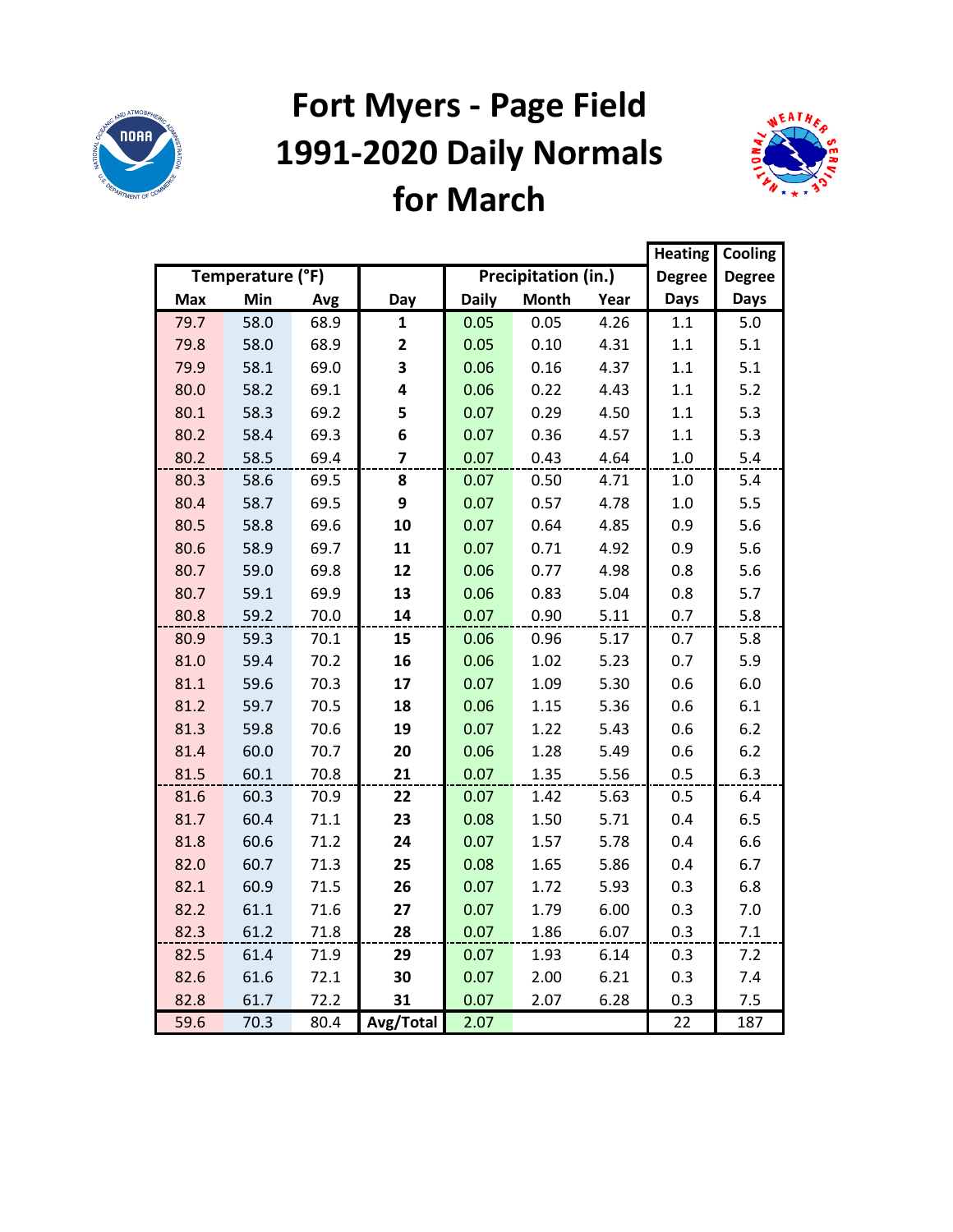

# **Fort Myers - Page Field 1991-2020 Daily Normals for April**



|            |                  |      |                |              |                     |      | <b>Heating</b> | Cooling       |
|------------|------------------|------|----------------|--------------|---------------------|------|----------------|---------------|
|            | Temperature (°F) |      |                |              | Precipitation (in.) |      | <b>Degree</b>  | <b>Degree</b> |
| <b>Max</b> | Min              | Avg  | Day            | <b>Daily</b> | <b>Month</b>        | Year | <b>Days</b>    | <b>Days</b>   |
| 82.9       | 61.9             | 72.4 | $\mathbf{1}$   | 0.08         | 0.08                | 6.36 | 0.3            | 7.7           |
| 83.1       | 62.1             | 72.6 | 2              | 0.08         | 0.16                | 6.44 | 0.2            | 7.8           |
| 83.2       | 62.3             | 72.7 | 3              | 0.07         | 0.23                | 6.51 | 0.2            | 7.9           |
| 83.4       | 62.4             | 72.9 | 4              | 0.07         | 0.30                | 6.58 | 0.2            | 8.1           |
| 83.5       | 62.6             | 73.1 | 5              | 0.08         | 0.38                | 6.66 | 0.2            | 8.2           |
| 83.7       | 62.8             | 73.2 | 6              | 0.08         | 0.46                | 6.74 | 0.1            | 8.4           |
| 83.8       | 63.0             | 73.4 | $\overline{7}$ | 0.07         | 0.53                | 6.81 | 0.1            | 8.5           |
| 84.0       | 63.1             | 73.6 | 8              | 0.08         | 0.61                | 6.89 | 0.1            | 8.7           |
| 84.2       | 63.3             | 73.7 | 9              | 0.08         | 0.69                | 6.97 | 0.1            | 8.8           |
| 84.4       | 63.5             | 73.9 | 10             | 0.08         | 0.77                | 7.05 | 0.1            | 9.0           |
| 84.5       | 63.6             | 74.1 | 11             | 0.08         | 0.85                | 7.13 | 0.1            | 9.2           |
| 84.7       | 63.8             | 74.2 | 12             | 0.08         | 0.93                | 7.21 | 0.1            | 9.3           |
| 84.9       | 64.0             | 74.4 | 13             | 0.09         | 1.02                | 7.30 | 0.1            | 9.5           |
| 85.0       | 64.1             | 74.6 | 14             | 0.08         | 1.10                | 7.38 | 0.1            | 9.6           |
| 85.2       | 64.3             | 74.7 | 15             | 0.08         | 1.18                | 7.46 | 0.0            | 9.8           |
| 85.4       | 64.4             | 74.9 | 16             | 0.09         | 1.27                | 7.55 | 0.0            | 10.0          |
| 85.6       | 64.6             | 75.1 | 17             | 0.09         | 1.36                | 7.64 | 0.0            | 10.1          |
| 85.7       | 64.8             | 75.2 | 18             | 0.08         | 1.44                | 7.72 | 0.0            | 10.3          |
| 85.9       | 64.9             | 75.4 | 19             | 0.09         | 1.53                | 7.81 | 0.0            | 10.4          |
| 86.1       | 65.1             | 75.6 | 20             | 0.09         | 1.62                | 7.90 | 0.0            | 10.6          |
| 86.3       | 65.2             | 75.7 | 21             | 0.08         | 1.70                | 7.98 | 0.0            | 10.7          |
| 86.4       | 65.4             | 75.9 | 22             | 0.08         | 1.78                | 8.06 | 0.0            | 10.9          |
| 86.6       | 65.5             | 76.0 | 23             | 0.08         | 1.86                | 8.14 | 0.0            | 11.1          |
| 86.8       | 65.6             | 76.2 | 24             | 0.08         | 1.94                | 8.22 | 0.0            | 11.2          |
| 86.9       | 65.8             | 76.4 | 25             | 0.08         | 2.02                | 8.30 | 0.0            | 11.4          |
| 87.1       | 65.9             | 76.5 | 26             | 0.08         | 2.10                | 8.38 | 0.0            | 11.5          |
| 87.2       | 66.1             | 76.7 | 27             | 0.08         | 2.18                | 8.46 | 0.0            | 11.7          |
| 87.4       | 66.2             | 76.8 | 28             | 0.08         | 2.26                | 8.54 | 0.0            | 11.8          |
| 87.5       | 66.4             | 77.0 | 29             | 0.09         | 2.35                | 8.63 | 0.0            | 11.9          |
| 87.7       | 66.5             | 77.1 | 30             | 0.09         | 2.44                | 8.72 | 0.0            | 12.1          |
| 64.3       | 74.8             | 84.6 | Avg/Total      | 2.44         |                     |      | $\overline{2}$ | 296           |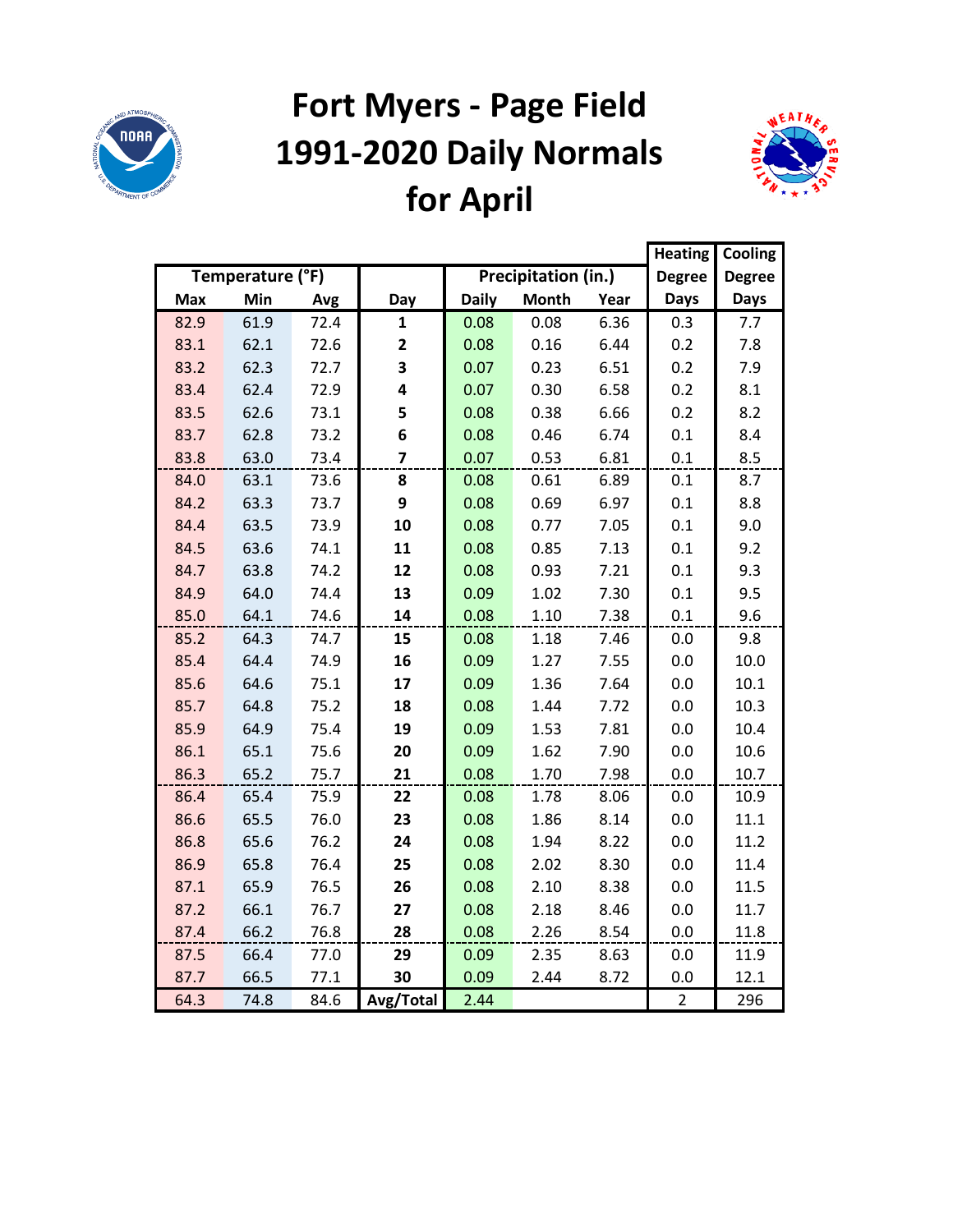

## **Fort Myers - Page Field 1991-2020 Daily Normals for May**



|            |                  |      |           |              |                     |       | <b>Heating</b> | Cooling       |
|------------|------------------|------|-----------|--------------|---------------------|-------|----------------|---------------|
|            | Temperature (°F) |      |           |              | Precipitation (in.) |       | <b>Degree</b>  | <b>Degree</b> |
| <b>Max</b> | Min              | Avg  | Day       | <b>Daily</b> | <b>Month</b>        | Year  | <b>Days</b>    | <b>Days</b>   |
| 87.8       | 66.6             | 77.2 | 1         | 0.07         | 0.07                | 8.79  | 0.0            | 12.2          |
| 88.0       | 66.8             | 77.4 | 2         | 0.07         | 0.14                | 8.86  | 0.0            | 12.4          |
| 88.1       | 66.9             | 77.5 | 3         | 0.08         | 0.22                | 8.94  | 0.0            | 12.5          |
| 88.3       | 67.1             | 77.7 | 4         | 0.07         | 0.29                | 9.01  | 0.0            | 12.7          |
| 88.4       | 67.2             | 77.8 | 5         | 0.08         | 0.37                | 9.09  | 0.0            | 12.8          |
| 88.5       | 67.4             | 78.0 | 6         | 0.08         | 0.45                | 9.17  | 0.0            | 13.0          |
| 88.7       | 67.5             | 78.1 | 7         | 0.08         | 0.53                | 9.25  | 0.0            | 13.1          |
| 88.8       | 67.7             | 78.2 | 8         | 0.08         | 0.61                | 9.33  | 0.0            | 13.2          |
| 88.9       | 67.9             | 78.4 | 9         | 0.09         | 0.70                | 9.42  | 0.0            | 13.4          |
| 89.0       | 68.0             | 78.5 | 10        | 0.09         | 0.79                | 9.51  | 0.0            | 13.5          |
| 89.1       | 68.2             | 78.7 | 11        | 0.08         | 0.87                | 9.59  | 0.0            | 13.7          |
| 89.2       | 68.3             | 78.8 | 12        | 0.09         | 0.96                | 9.68  | 0.0            | 13.8          |
| 89.3       | 68.5             | 78.9 | 13        | 0.08         | 1.04                | 9.76  | 0.0            | 13.9          |
| 89.4       | 68.7             | 79.1 | 14        | 0.09         | 1.13                | 9.85  | 0.0            | 14.1          |
| 89.5       | 68.9             | 79.2 | 15        | 0.09         | 1.22                | 9.94  | 0.0            | 14.2          |
| 89.6       | 69.0             | 79.3 | 16        | 0.09         | 1.31                | 10.03 | 0.0            | 14.3          |
| 89.7       | 69.2             | 79.5 | 17        | 0.09         | 1.40                | 10.12 | 0.0            | 14.5          |
| 89.8       | 69.4             | 79.6 | 18        | 0.11         | 1.51                | 10.23 | 0.0            | 14.6          |
| 89.9       | 69.6             | 79.7 | 19        | 0.10         | 1.61                | 10.33 | 0.0            | 14.7          |
| 90.0       | 69.8             | 79.9 | 20        | 0.12         | 1.73                | 10.45 | 0.0            | 14.9          |
| 90.1       | 69.9             | 80.0 | 21        | 0.13         | 1.86                | 10.58 | 0.0            | 15.0          |
| 90.1       | 70.1             | 80.1 | 22        | 0.13         | 1.99                | 10.71 | 0.0            | 15.1          |
| 90.2       | 70.3             | 80.3 | 23        | 0.13         | 2.12                | 10.84 | 0.0            | 15.3          |
| 90.3       | 70.5             | 80.4 | 24        | 0.15         | 2.27                | 10.99 | 0.0            | 15.4          |
| 90.3       | 70.7             | 80.5 | 25        | 0.16         | 2.43                | 11.15 | 0.0            | 15.5          |
| 90.4       | 70.9             | 80.6 | 26        | 0.16         | 2.59                | 11.31 | 0.0            | 15.6          |
| 90.5       | 71.0             | 80.7 | 27        | 0.16         | 2.75                | 11.47 | 0.0            | 15.7          |
| 90.5       | 71.2             | 80.9 | 28        | 0.17         | 2.92                | 11.64 | 0.0            | 15.9          |
| 90.6       | 71.4             | 81.0 | 29        | 0.17         | 3.09                | 11.81 | 0.0            | 16.0          |
| 90.6       | 71.6             | 81.1 | 30        | 0.18         | 3.27                | 11.99 | 0.0            | 16.1          |
| 90.7       | 71.7             | 81.2 | 31        | 0.19         | 3.46                | 12.18 | 0.0            | 16.2          |
| 69.1       | 79.3             | 89.4 | Avg/Total | 3.46         |                     |       | 0              | 443           |

 $\hat{x}$  = Greater than zero, but less than 1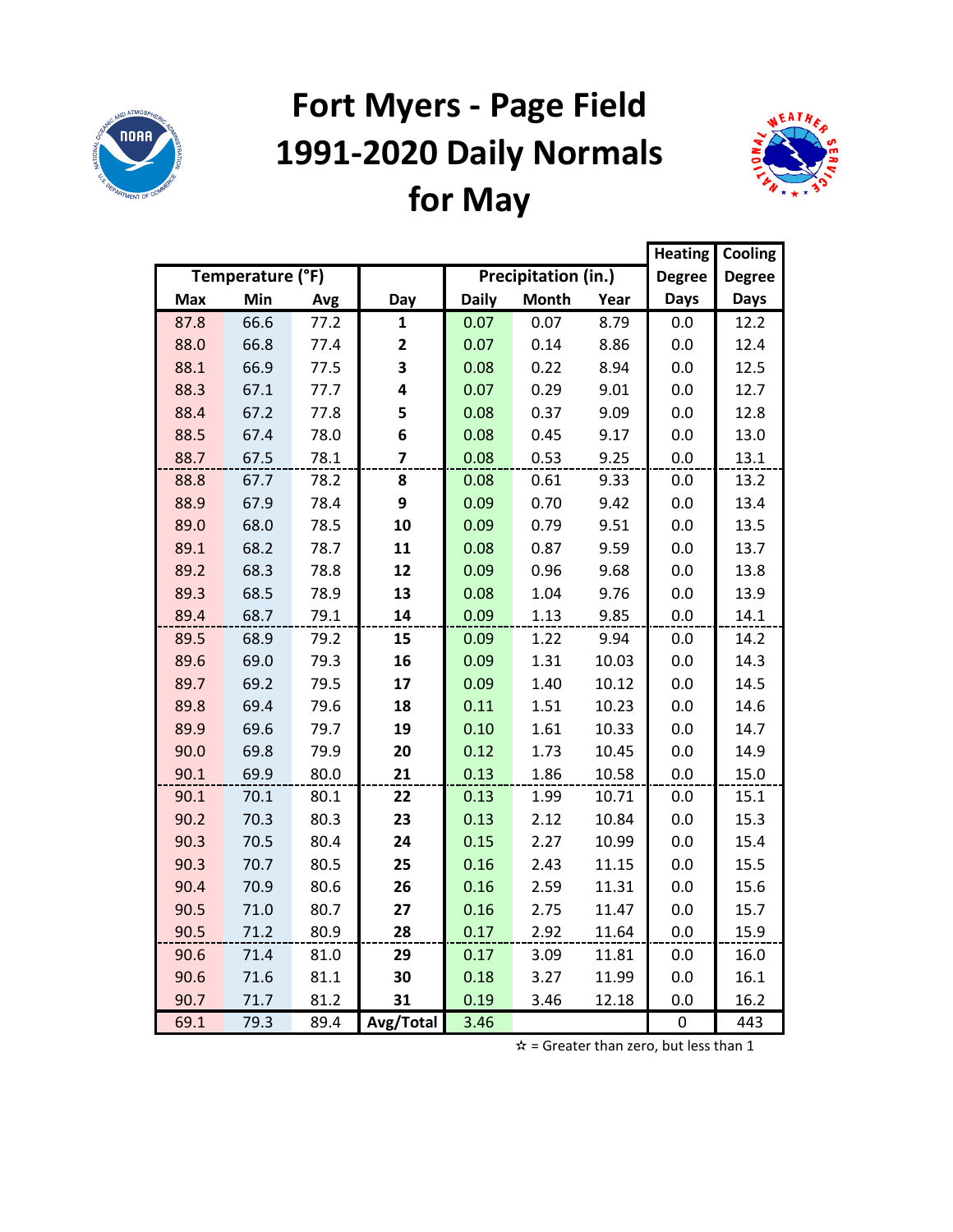

## **Fort Myers - Page Field 1991-2020 Daily Normals for June**



|            |                  |      |                |              |                     |       | <b>Heating</b> | Cooling       |
|------------|------------------|------|----------------|--------------|---------------------|-------|----------------|---------------|
|            | Temperature (°F) |      |                |              | Precipitation (in.) |       | <b>Degree</b>  | <b>Degree</b> |
| <b>Max</b> | Min              | Avg  | Day            | <b>Daily</b> | <b>Month</b>        | Year  | <b>Days</b>    | <b>Days</b>   |
| 90.7       | 71.9             | 81.3 | $\mathbf{1}$   | 0.23         | 0.23                | 12.41 | 0.0            | 16.3          |
| 90.7       | 72.1             | 81.4 | 2              | 0.24         | 0.47                | 12.65 | 0.0            | 16.4          |
| 90.8       | 72.2             | 81.5 | 3              | 0.25         | 0.72                | 12.90 | 0.0            | 16.5          |
| 90.8       | 72.4             | 81.6 | 4              | 0.25         | 0.97                | 13.15 | 0.0            | 16.6          |
| 90.8       | 72.6             | 81.7 | 5              | 0.26         | 1.23                | 13.41 | 0.0            | 16.7          |
| 90.9       | 72.7             | 81.8 | 6              | 0.26         | 1.49                | 13.67 | 0.0            | 16.8          |
| 90.9       | 72.9             | 81.9 | $\overline{7}$ | 0.27         | 1.76                | 13.94 | 0.0            | 16.9          |
| 90.9       | 73.0             | 82.0 | 8              | 0.28         | 2.04                | 14.22 | 0.0            | 16.9          |
| 90.9       | 73.1             | 82.0 | 9              | 0.29         | 2.33                | 14.51 | 0.0            | 17.0          |
| 91.0       | 73.2             | 82.1 | 10             | 0.30         | 2.63                | 14.81 | 0.0            | 17.1          |
| 91.0       | 73.4             | 82.2 | 11             | 0.32         | 2.95                | 15.13 | 0.0            | 17.2          |
| 91.0       | 73.5             | 82.2 | 12             | 0.32         | 3.27                | 15.45 | 0.0            | 17.2          |
| 91.0       | 73.6             | 82.3 | 13             | 0.33         | 3.60                | 15.78 | 0.0            | 17.3          |
| 91.0       | 73.7             | 82.4 | 14             | 0.34         | 3.94                | 16.12 | 0.0            | 17.3          |
| 91.0       | 73.8             | 82.4 | 15             | 0.35         | 4.29                | 16.47 | 0.0            | 17.4          |
| 91.0       | 73.9             | 82.5 | 16             | 0.35         | 4.64                | 16.82 | 0.0            | 17.5          |
| 91.1       | 74.0             | 82.5 | 17             | 0.36         | 5.00                | 17.18 | 0.0            | 17.5          |
| 91.1       | 74.0             | 82.5 | 18             | 0.35         | 5.35                | 17.53 | 0.0            | 17.5          |
| 91.1       | 74.1             | 82.6 | 19             | 0.36         | 5.71                | 17.89 | 0.0            | 17.6          |
| 91.1       | 74.2             | 82.6 | 20             | 0.36         | 6.07                | 18.25 | 0.0            | 17.6          |
| 91.1       | 74.2             | 82.7 | 21             | 0.37         | 6.44                | 18.62 | 0.0            | 17.6          |
| 91.1       | 74.3             | 82.7 | 22             | 0.36         | 6.80                | 18.98 | 0.0            | 17.7          |
| 91.1       | 74.3             | 82.7 | 23             | 0.36         | 7.16                | 19.34 | 0.0            | 17.7          |
| 91.1       | 74.4             | 82.7 | 24             | 0.36         | 7.52                | 19.70 | 0.0            | 17.7          |
| 91.1       | 74.4             | 82.8 | 25             | 0.36         | 7.88                | 20.06 | 0.0            | 17.8          |
| 91.1       | 74.4             | 82.8 | 26             | 0.35         | 8.23                | 20.41 | 0.0            | 17.8          |
| 91.1       | 74.4             | 82.8 | 27             | 0.36         | 8.59                | 20.77 | 0.0            | 17.8          |
| 91.2       | 74.5             | 82.8 | 28             | 0.36         | 8.95                | 21.13 | 0.0            | 17.8          |
| 91.2       | 74.5             | 82.8 | 29             | 0.35         | 9.30                | 21.48 | 0.0            | 17.8          |
| 91.2       | 74.5             | 82.8 | 30             | 0.36         | 9.66                | 21.84 | 0.0            | 17.8          |
| 73.6       | 82.3             | 91.5 | Avg/Total      | 9.66         |                     |       | $\pmb{0}$      | 519           |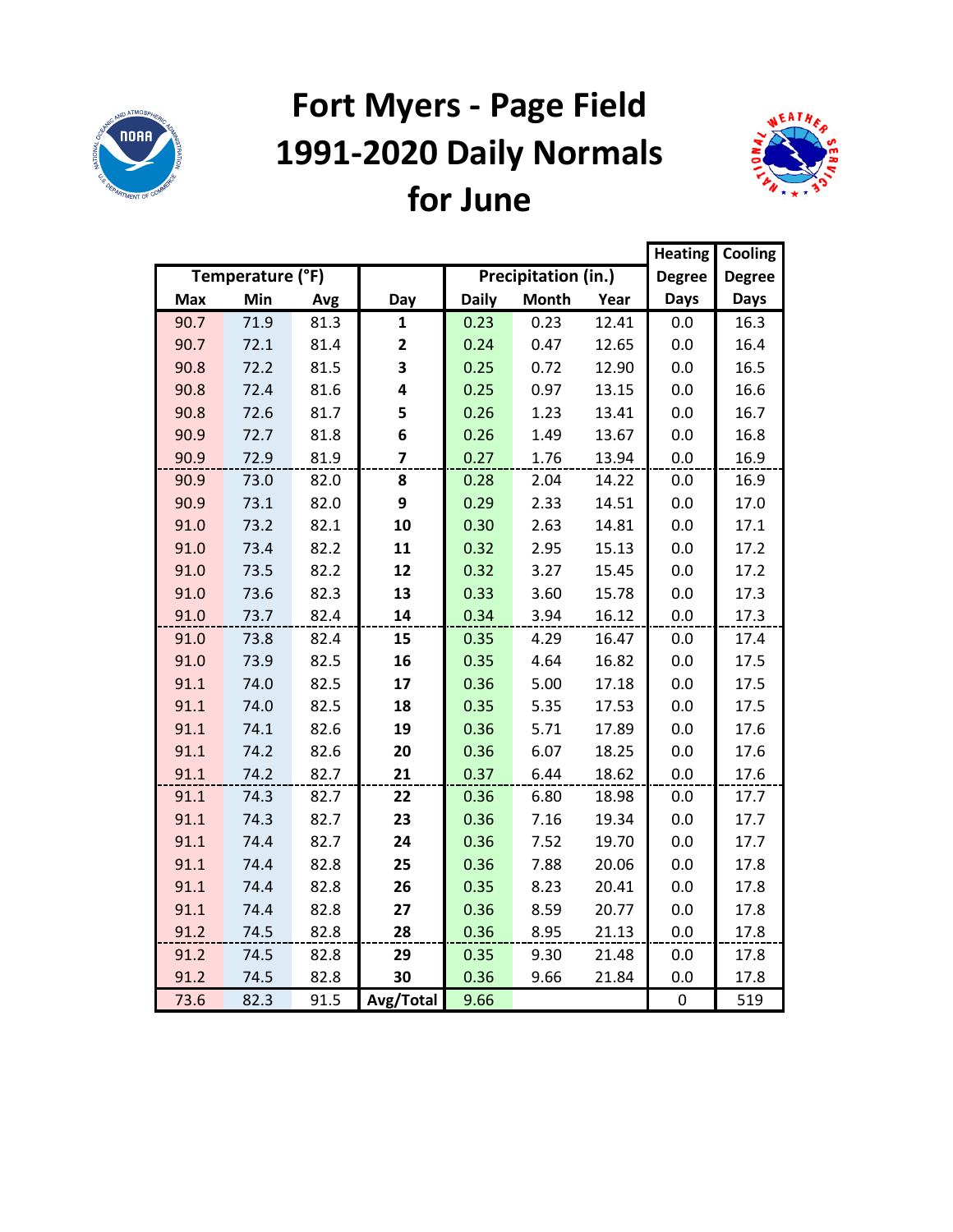

# **Fort Myers - Page Field 1991-2020 Daily Normals for July**



|            |                  | <b>Heating</b> | Cooling                 |              |                     |       |               |               |
|------------|------------------|----------------|-------------------------|--------------|---------------------|-------|---------------|---------------|
|            | Temperature (°F) |                |                         |              | Precipitation (in.) |       | <b>Degree</b> | <b>Degree</b> |
| <b>Max</b> | Min              | Avg            | Day                     | <b>Daily</b> | <b>Month</b>        | Year  | <b>Days</b>   | <b>Days</b>   |
| 91.2       | 74.5             | 82.9           | 1                       | 0.33         | 0.33                | 22.17 | 0.0           | 17.9          |
| 91.2       | 74.5             | 82.9           | $\mathbf{2}$            | 0.32         | 0.65                | 22.49 | 0.0           | 17.9          |
| 91.2       | 74.5             | 82.9           | 3                       | 0.32         | 0.97                | 22.81 | 0.0           | 17.9          |
| 91.3       | 74.6             | 82.9           | 4                       | 0.32         | 1.29                | 23.13 | 0.0           | 17.9          |
| 91.3       | 74.6             | 82.9           | 5                       | 0.32         | 1.61                | 23.45 | 0.0           | 17.9          |
| 91.3       | 74.6             | 82.9           | 6                       | 0.32         | 1.93                | 23.77 | 0.0           | 17.9          |
| 91.3       | 74.6             | 83.0           | $\overline{\mathbf{z}}$ | 0.33         | 2.26                | 24.10 | 0.0           | 18.0          |
| 91.3       | 74.6             | 83.0           | 8                       | 0.31         | 2.57                | 24.41 | 0.0           | 18.0          |
| 91.4       | 74.6             | 83.0           | 9                       | 0.32         | 2.89                | 24.73 | 0.0           | 18.0          |
| 91.4       | 74.6             | 83.0           | 10                      | 0.31         | 3.20                | 25.04 | 0.0           | 18.0          |
| 91.4       | 74.6             | 83.0           | 11                      | 0.31         | 3.51                | 25.35 | 0.0           | 18.0          |
| 91.5       | 74.6             | 83.0           | 12                      | 0.31         | 3.82                | 25.66 | 0.0           | 18.0          |
| 91.5       | 74.6             | 83.1           | 13                      | 0.31         | 4.13                | 25.97 | 0.0           | 18.1          |
| 91.5       | 74.6             | 83.1           | 14                      | 0.29         | 4.42                | 26.26 | 0.0           | 18.1          |
| 91.6       | 74.6             | 83.1           | 15                      | 0.29         | 4.71                | 26.55 | 0.0           | 18.1          |
| 91.6       | 74.7             | 83.1           | 16                      | 0.29         | 5.00                | 26.84 | 0.0           | 18.1          |
| 91.6       | 74.7             | 83.2           | 17                      | 0.29         | 5.29                | 27.13 | 0.0           | 18.2          |
| 91.7       | 74.7             | 83.2           | 18                      | 0.29         | 5.58                | 27.42 | 0.0           | 18.2          |
| 91.7       | 74.7             | 83.2           | 19                      | 0.29         | 5.87                | 27.71 | 0.0           | 18.2          |
| 91.7       | 74.7             | 83.2           | 20                      | 0.29         | 6.16                | 28.00 | 0.0           | 18.2          |
| 91.8       | 74.7             | 83.3           | 21                      | 0.29         | 6.45                | 28.29 | 0.0           | 18.3          |
| 91.8       | 74.8             | 83.3           | 22                      | 0.30         | 6.75                | 28.59 | 0.0           | 18.3          |
| 91.8       | 74.8             | 83.3           | 23                      | 0.29         | 7.04                | 28.88 | 0.0           | 18.3          |
| 91.9       | 74.8             | 83.3           | 24                      | 0.30         | 7.34                | 29.18 | 0.0           | 18.3          |
| 91.9       | 74.8             | 83.4           | 25                      | 0.29         | 7.63                | 29.47 | 0.0           | 18.4          |
| 91.9       | 74.9             | 83.4           | 26                      | 0.29         | 7.92                | 29.76 | 0.0           | 18.4          |
| 91.9       | 74.9             | 83.4           | 27                      | 0.29         | 8.21                | 30.05 | 0.0           | 18.4          |
| 92.0       | 74.9             | 83.4           | 28                      | 0.29         | 8.50                | 30.34 | 0.0           | 18.4          |
| 92.0       | 74.9             | 83.5           | 29                      | 0.29         | 8.79                | 30.63 | 0.0           | 18.5          |
| 92.0       | 74.9             | 83.5           | 30                      | 0.29         | 9.08                | 30.92 | 0.0           | 18.5          |
| 92.0       | 75.0             | 83.5           | 31                      | 0.30         | 9.38                | 31.22 | 0.0           | 18.5          |
| 74.7       | 83.2             | 91.9           | Avg/Total               | 9.38         |                     |       | $\pmb{0}$     | 563           |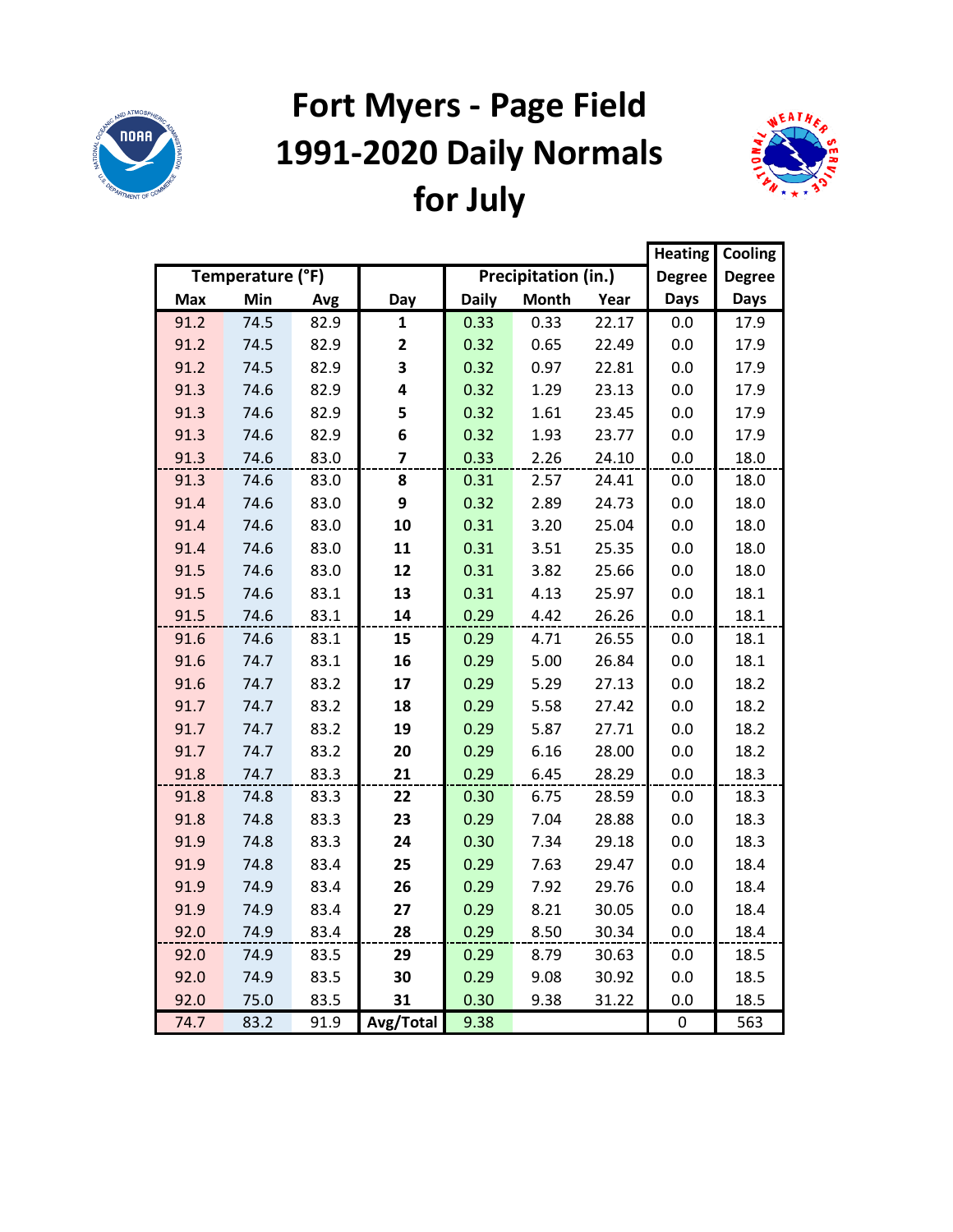

# **Fort Myers - Page Field 1991-2020 Daily Normals for August**



|            |                  |      |              |              |                     |       | <b>Heating</b> | Cooling       |
|------------|------------------|------|--------------|--------------|---------------------|-------|----------------|---------------|
|            | Temperature (°F) |      |              |              | Precipitation (in.) |       | <b>Degree</b>  | <b>Degree</b> |
| <b>Max</b> | Min              | Avg  | Day          | <b>Daily</b> | <b>Month</b>        | Year  | <b>Days</b>    | <b>Days</b>   |
| 92.0       | 75.0             | 83.5 | 1            | 0.30         | 0.30                | 31.52 | 0.0            | 18.5          |
| 92.0       | 75.0             | 83.5 | $\mathbf{2}$ | 0.31         | 0.61                | 31.83 | 0.0            | 18.5          |
| 92.0       | 75.0             | 83.5 | 3            | 0.32         | 0.93                | 32.15 | 0.0            | 18.5          |
| 92.0       | 75.1             | 83.6 | 4            | 0.31         | 1.24                | 32.46 | 0.0            | 18.5          |
| 92.0       | 75.1             | 83.6 | 5            | 0.32         | 1.56                | 32.78 | 0.0            | 18.6          |
| 92.0       | 75.1             | 83.6 | 6            | 0.31         | 1.87                | 33.09 | 0.0            | 18.6          |
| 92.0       | 75.1             | 83.6 | 7            | 0.31         | 2.18                | 33.40 | 0.0            | 18.6          |
| 92.0       | 75.1             | 83.6 | 8            | 0.32         | 2.50                | 33.72 | 0.0            | 18.6          |
| 92.0       | 75.1             | 83.6 | 9            | 0.32         | 2.82                | 34.04 | 0.0            | 18.6          |
| 92.0       | 75.1             | 83.6 | 10           | 0.33         | 3.15                | 34.37 | 0.0            | 18.6          |
| 92.0       | 75.2             | 83.6 | 11           | 0.34         | 3.49                | 34.71 | 0.0            | 18.6          |
| 91.9       | 75.2             | 83.6 | 12           | 0.35         | 3.84                | 35.06 | 0.0            | 18.6          |
| 91.9       | 75.2             | 83.5 | 13           | 0.35         | 4.19                | 35.41 | 0.0            | 18.5          |
| 91.9       | 75.2             | 83.5 | 14           | 0.36         | 4.55                | 35.77 | 0.0            | 18.5          |
| 91.9       | 75.2             | 83.5 | 15           | 0.35         | 4.90                | 36.12 | 0.0            | 18.5          |
| 91.8       | 75.2             | 83.5 | 16           | 0.34         | 5.24                | 36.46 | 0.0            | 18.5          |
| 91.8       | 75.2             | 83.5 | 17           | 0.34         | 5.58                | 36.80 | 0.0            | 18.5          |
| 91.7       | 75.2             | 83.4 | 18           | 0.34         | 5.92                | 37.14 | 0.0            | 18.4          |
| 91.7       | 75.2             | 83.4 | 19           | 0.33         | 6.25                | 37.47 | 0.0            | 18.4          |
| 91.6       | 75.1             | 83.4 | 20           | 0.33         | 6.58                | 37.80 | 0.0            | 18.4          |
| 91.6       | 75.1             | 83.4 | 21           | 0.33         | 6.91                | 38.13 | 0.0            | 18.4          |
| 91.5       | 75.1             | 83.3 | 22           | 0.34         | 7.25                | 38.47 | 0.0            | 18.3          |
| 91.5       | 75.1             | 83.3 | 23           | 0.35         | 7.60                | 38.82 | 0.0            | 18.3          |
| 91.4       | 75.1             | 83.3 | 24           | 0.36         | 7.96                | 39.18 | 0.0            | 18.3          |
| 91.4       | 75.1             | 83.2 | 25           | 0.36         | 8.32                | 39.54 | 0.0            | 18.2          |
| 91.3       | 75.1             | 83.2 | 26           | 0.35         | 8.67                | 39.89 | 0.0            | 18.2          |
| 91.2       | 75.0             | 83.1 | 27           | 0.36         | 9.03                | 40.25 | 0.0            | 18.1          |
| 91.2       | 75.0             | 83.1 | 28           | 0.35         | 9.38                | 40.60 | 0.0            | 18.1          |
| 91.1       | 75.0             | 83.1 | 29           | 0.36         | 9.74                | 40.96 | 0.0            | 18.1          |
| 91.1       | 75.0             | 83.0 | 30           | 0.35         | 10.09               | 41.31 | 0.0            | 18.0          |
| 91.0       | 75.0             | 83.0 | 31           | 0.34         | 10.43               | 41.65 | 0.0            | 18.0          |
| 75.1       | 83.4             | 91.8 | Avg/Total    | 10.43        |                     |       | 0              | 570           |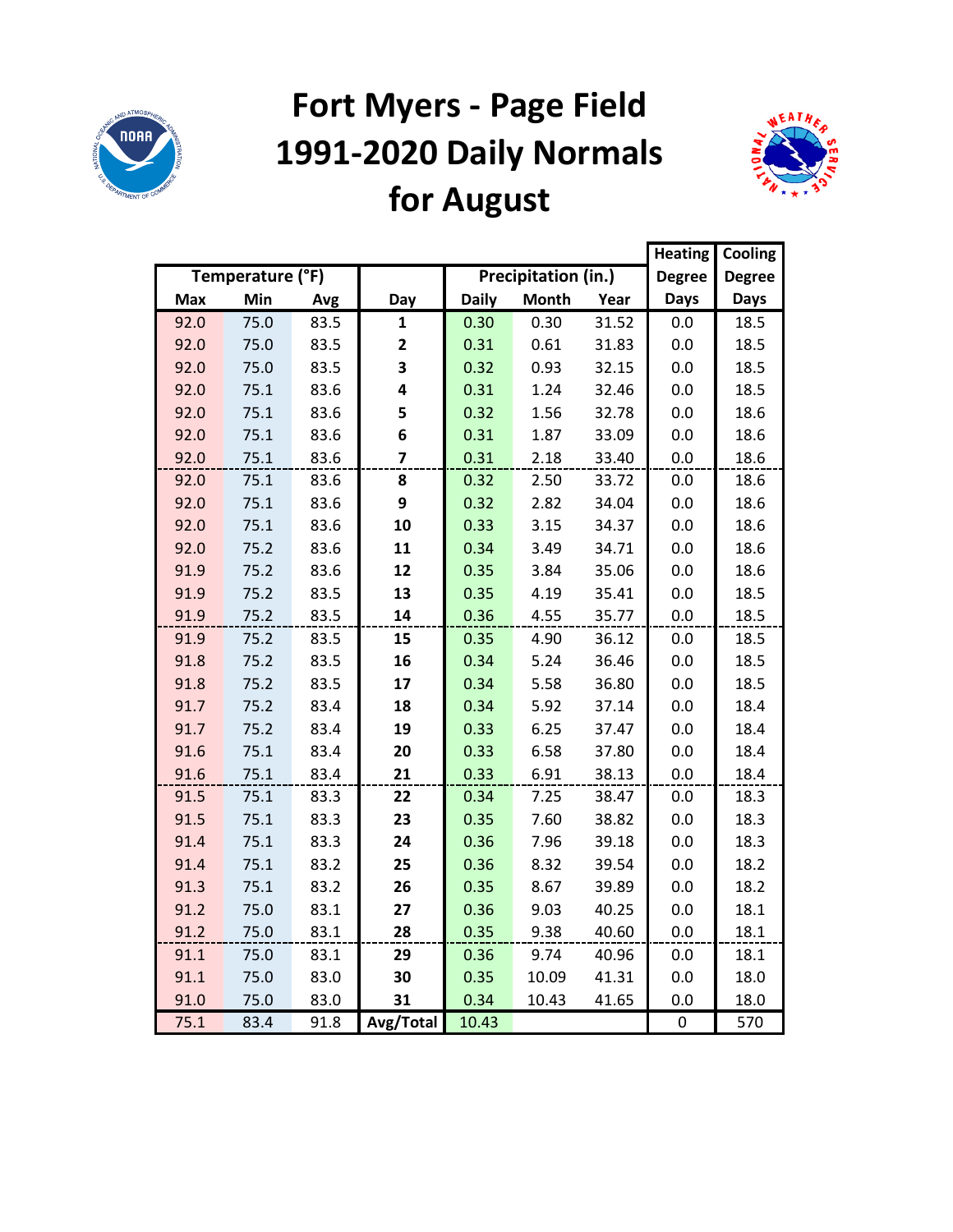

### **Fort Myers - Page Field 1991-2020 Daily Normals for September**



|            |                  |      |                |              |                     |       | <b>Heating</b> | Cooling       |
|------------|------------------|------|----------------|--------------|---------------------|-------|----------------|---------------|
|            | Temperature (°F) |      |                |              | Precipitation (in.) |       | <b>Degree</b>  | <b>Degree</b> |
| <b>Max</b> | Min              | Avg  | Day            | <b>Daily</b> | <b>Month</b>        | Year  | <b>Days</b>    | <b>Days</b>   |
| 90.9       | 74.9             | 82.9 | $\mathbf{1}$   | 0.35         | 0.35                | 42.00 | 0.0            | 17.9          |
| 90.9       | 74.9             | 82.9 | 2              | 0.35         | 0.70                | 42.35 | 0.0            | 17.9          |
| 90.8       | 74.9             | 82.8 | 3              | 0.36         | 1.06                | 42.71 | 0.0            | 17.8          |
| 90.7       | 74.9             | 82.8 | 4              | 0.35         | 1.41                | 43.06 | 0.0            | 17.8          |
| 90.7       | 74.8             | 82.8 | 5              | 0.35         | 1.76                | 43.41 | 0.0            | 17.8          |
| 90.6       | 74.8             | 82.7 | 6              | 0.36         | 2.12                | 43.77 | 0.0            | 17.7          |
| 90.6       | 74.8             | 82.7 | $\overline{7}$ | 0.35         | 2.47                | 44.12 | 0.0            | 17.7          |
| 90.5       | 74.8             | 82.6 | 8              | 0.35         | 2.82                | 44.47 | 0.0            | 17.6          |
| 90.4       | 74.7             | 82.6 | 9              | 0.33         | 3.15                | 44.80 | 0.0            | 17.6          |
| 90.4       | 74.7             | 82.5 | 10             | 0.33         | 3.48                | 45.13 | 0.0            | 17.5          |
| 90.3       | 74.6             | 82.5 | 11             | 0.31         | 3.79                | 45.44 | 0.0            | 17.5          |
| 90.2       | 74.6             | 82.4 | 12             | 0.32         | 4.11                | 45.76 | 0.0            | 17.4          |
| 90.2       | 74.6             | 82.4 | 13             | 0.31         | 4.42                | 46.07 | 0.0            | 17.4          |
| 90.1       | 74.5             | 82.3 | 14             | 0.32         | 4.74                | 46.39 | 0.0            | 17.3          |
| 90.1       | 74.5             | 82.3 | 15             | 0.32         | 5.06                | 46.71 | 0.0            | 17.3          |
| 90.0       | 74.4             | 82.2 | 16             | 0.32         | 5.38                | 47.03 | 0.0            | 17.2          |
| 89.9       | 74.4             | 82.2 | 17             | 0.31         | 5.69                | 47.34 | 0.0            | 17.2          |
| 89.9       | 74.3             | 82.1 | 18             | 0.30         | 5.99                | 47.64 | 0.0            | 17.1          |
| 89.8       | 74.2             | 82.0 | 19             | 0.31         | 6.30                | 47.95 | 0.0            | 17.0          |
| 89.7       | 74.2             | 82.0 | 20             | 0.29         | 6.59                | 48.24 | 0.0            | 17.0          |
| 89.7       | 74.1             | 81.9 | 21             | 0.27         | 6.86                | 48.51 | 0.0            | 16.9          |
| 89.6       | 74.0             | 81.8 | 22             | 0.26         | 7.12                | 48.77 | 0.0            | 16.8          |
| 89.5       | 73.9             | 81.7 | 23             | 0.26         | 7.38                | 49.03 | 0.0            | 16.7          |
| 89.5       | 73.8             | 81.6 | 24             | 0.26         | 7.64                | 49.29 | 0.0            | 16.6          |
| 89.4       | 73.7             | 81.6 | 25             | 0.24         | 7.88                | 49.53 | 0.0            | 16.5          |
| 89.3       | 73.6             | 81.5 | 26             | 0.24         | 8.12                | 49.77 | 0.0            | 16.5          |
| 89.2       | 73.5             | 81.4 | 27             | 0.23         | 8.35                | 50.00 | 0.0            | 16.4          |
| 89.1       | 73.4             | 81.3 | 28             | 0.22         | 8.57                | 50.22 | 0.0            | 16.2          |
| 89.0       | 73.2             | 81.1 | 29             | 0.22         | 8.79                | 50.44 | 0.0            | 16.1          |
| 88.9       | 73.1             | 81.0 | 30             | 0.21         | 9.00                | 50.65 | 0.0            | 16.0          |
| 74.3       | 82.2             | 90.5 | Avg/Total      | 9.00         |                     |       | $\mathbf 0$    | 514           |

 $\mathbf{\dot{x}}$  = Greater than zero, but less than 1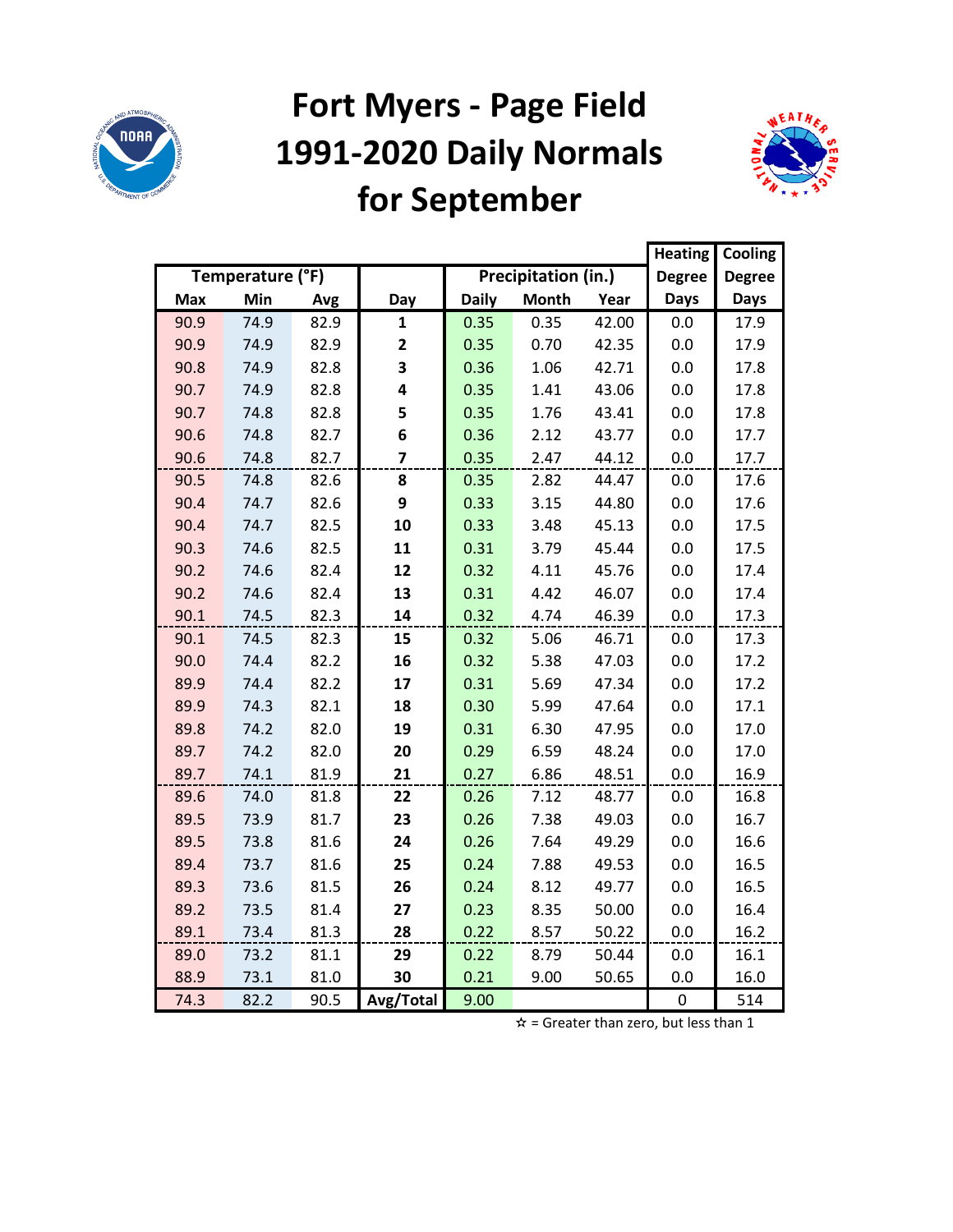

#### **Fort Myers - Page Field 1991-2020 Daily Normals for October**



|            |                  |      |              |              |                     |       | <b>Heating</b> | Cooling       |
|------------|------------------|------|--------------|--------------|---------------------|-------|----------------|---------------|
|            | Temperature (°F) |      |              |              | Precipitation (in.) |       | <b>Degree</b>  | <b>Degree</b> |
| <b>Max</b> | Min              | Avg  | Day          | <b>Daily</b> | <b>Month</b>        | Year  | <b>Days</b>    | <b>Days</b>   |
| 88.8       | 72.9             | 80.9 | 1            | 0.17         | 0.17                | 50.82 | 0.0            | 15.9          |
| 88.7       | 72.8             | 80.8 | $\mathbf{2}$ | 0.16         | 0.33                | 50.98 | 0.0            | 15.8          |
| 88.6       | 72.6             | 80.6 | 3            | 0.16         | 0.49                | 51.14 | 0.0            | 15.6          |
| 88.5       | 72.4             | 80.5 | 4            | 0.15         | 0.64                | 51.29 | 0.0            | 15.5          |
| 88.4       | 72.2             | 80.3 | 5            | 0.14         | 0.78                | 51.43 | 0.0            | 15.3          |
| 88.3       | 72.0             | 80.2 | 6            | 0.14         | 0.92                | 51.57 | 0.0            | 15.1          |
| 88.1       | 71.8             | 80.0 | 7            | 0.12         | 1.04                | 51.69 | 0.0            | 15.0          |
| 88.0       | 71.6             | 79.8 | 8            | 0.11         | 1.15                | 51.80 | 0.0            | 14.8          |
| 87.9       | 71.4             | 79.6 | 9            | 0.11         | 1.26                | 51.91 | 0.0            | 14.6          |
| 87.7       | 71.2             | 79.4 | 10           | 0.11         | 1.37                | 52.02 | 0.0            | 14.4          |
| 87.6       | 70.9             | 79.2 | 11           | 0.11         | 1.48                | 52.13 | 0.0            | 14.2          |
| 87.4       | 70.7             | 79.0 | 12           | 0.09         | 1.57                | 52.22 | 0.0            | 14.0          |
| 87.3       | 70.4             | 78.8 | 13           | 0.10         | 1.67                | 52.32 | 0.0            | 13.8          |
| 87.1       | 70.2             | 78.6 | 14           | 0.09         | 1.76                | 52.41 | 0.0            | 13.6          |
| 86.9       | 69.9             | 78.4 | 15           | 0.09         | 1.85                | 52.50 | 0.0            | 13.4          |
| 86.7       | 69.6             | 78.2 | 16           | 0.08         | 1.93                | 52.58 | 0.0            | 13.2          |
| 86.6       | 69.3             | 77.9 | 17           | 0.09         | 2.02                | 52.67 | 0.0            | 13.0          |
| 86.4       | 69.0             | 77.7 | 18           | 0.08         | 2.10                | 52.75 | 0.0            | 12.7          |
| 86.2       | 68.7             | 77.5 | 19           | 0.08         | 2.18                | 52.83 | 0.0            | 12.5          |
| 86.0       | 68.4             | 77.2 | 20           | 0.08         | 2.26                | 52.91 | 0.0            | 12.3          |
| 85.8       | 68.1             | 77.0 | 21           | 0.07         | 2.33                | 52.98 | 0.0            | 12.0          |
| 85.6       | 67.8             | 76.7 | 22           | 0.08         | 2.41                | 53.06 | 0.1            | 11.8          |
| 85.4       | 67.5             | 76.5 | 23           | 0.08         | 2.49                | 53.14 | 0.1            | 11.6          |
| 85.2       | 67.2             | 76.2 | 24           | 0.07         | 2.56                | 53.21 | 0.1            | 11.3          |
| 85.1       | 66.9             | 76.0 | 25           | 0.07         | 2.63                | 53.28 | 0.1            | 11.1          |
| 84.9       | 66.6             | 75.7 | 26           | 0.08         | 2.71                | 53.36 | 0.1            | 10.9          |
| 84.7       | 66.3             | 75.5 | 27           | 0.07         | 2.78                | 53.43 | 0.1            | 10.6          |
| 84.5       | 66.0             | 75.2 | 28           | 0.08         | 2.86                | 53.51 | 0.2            | 10.4          |
| 84.3       | 65.7             | 75.0 | 29           | 0.08         | 2.94                | 53.59 | 0.2            | 10.2          |
| 84.1       | 65.5             | 74.8 | 30           | 0.07         | 3.01                | 53.66 | 0.2            | 9.9           |
| 83.9       | 65.2             | 74.5 | 31           | 0.07         | 3.08                | 53.73 | 0.2            | 9.7           |
| 69.4       | 78.0             | 86.7 | Avg/Total    | 3.08         |                     |       | $\overline{2}$ | 404           |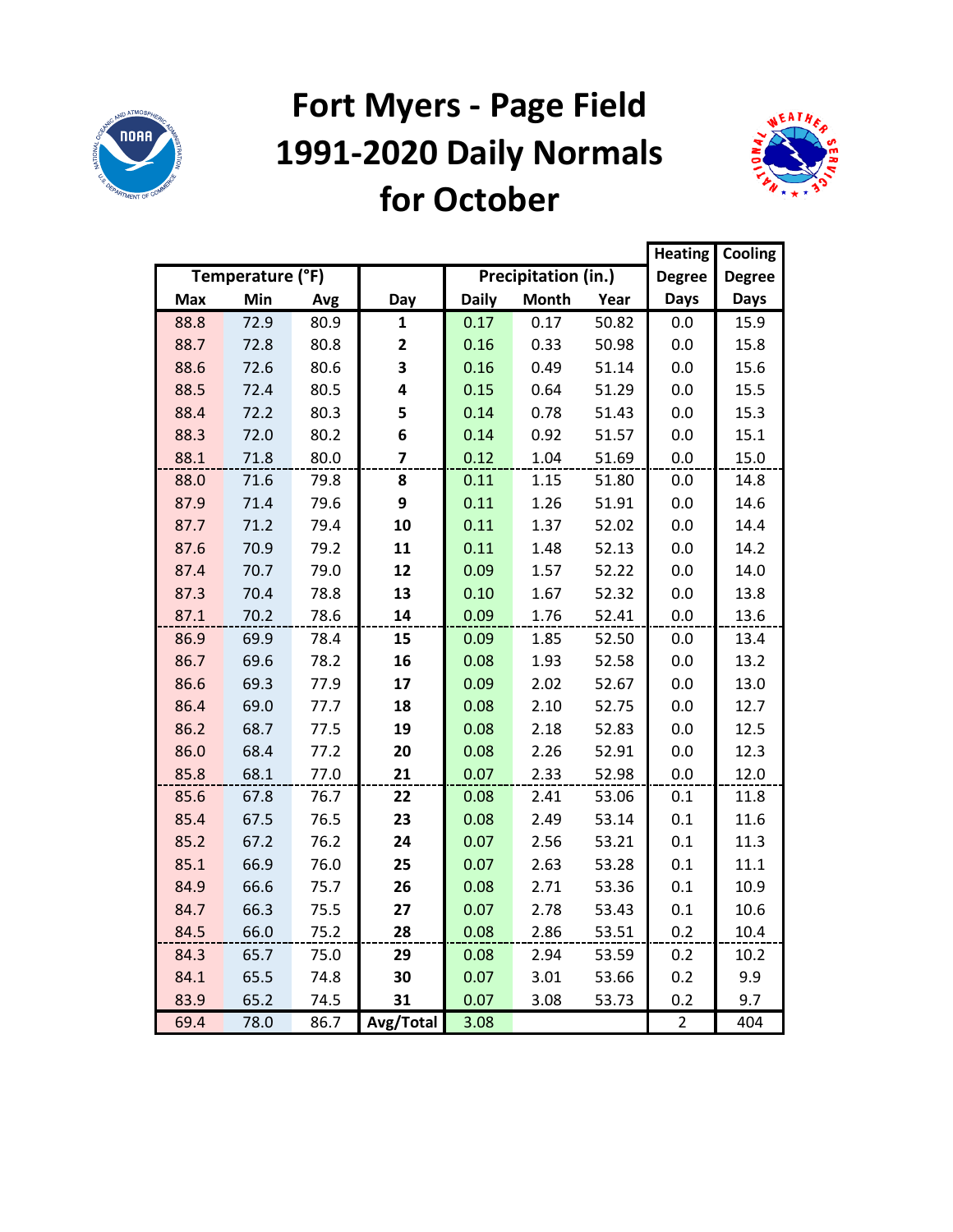

#### **Fort Myers - Page Field 1991-2020 Daily Normals for November**



|            |                  |      |                |              |                     |       | <b>Heating</b> | Cooling       |
|------------|------------------|------|----------------|--------------|---------------------|-------|----------------|---------------|
|            | Temperature (°F) |      |                |              | Precipitation (in.) |       | <b>Degree</b>  | <b>Degree</b> |
| <b>Max</b> | Min              | Avg  | Day            | <b>Daily</b> | <b>Month</b>        | Year  | <b>Days</b>    | <b>Days</b>   |
| 83.7       | 64.9             | 74.3 | $\mathbf{1}$   | 0.08         | 0.08                | 53.81 | 0.2            | 9.5           |
| 83.5       | 64.6             | 74.0 | $\mathbf{2}$   | 0.07         | 0.15                | 53.88 | 0.2            | 9.3           |
| 83.3       | 64.3             | 73.8 | 3              | 0.08         | 0.23                | 53.96 | 0.2            | 9.0           |
| 83.1       | 64.1             | 73.6 | 4              | 0.08         | 0.31                | 54.04 | 0.2            | 8.8           |
| 82.9       | 63.8             | 73.4 | 5              | 0.07         | 0.38                | 54.11 | 0.2            | 8.6           |
| 82.7       | 63.6             | 73.1 | 6              | 0.07         | 0.45                | 54.18 | 0.2            | 8.4           |
| 82.6       | 63.3             | 72.9 | $\overline{z}$ | 0.07         | 0.52                | 54.25 | 0.2            | 8.2           |
| 82.4       | 63.1             | 72.7 | 8              | 0.07         | 0.59                | 54.32 | 0.2            | 8.0           |
| 82.2       | 62.9             | 72.5 | 9              | 0.06         | 0.65                | 54.38 | 0.2            | 7.8           |
| 82.0       | 62.6             | 72.3 | 10             | 0.07         | 0.72                | 54.45 | 0.2            | 7.6           |
| 81.9       | 62.4             | 72.1 | 11             | 0.06         | 0.78                | 54.51 | 0.3            | 7.4           |
| 81.7       | 62.2             | 72.0 | 12             | 0.06         | 0.84                | 54.57 | 0.3            | 7.3           |
| 81.6       | 62.0             | 71.8 | 13             | 0.06         | 0.90                | 54.63 | 0.3            | 7.1           |
| 81.4       | 61.8             | 71.6 | 14             | 0.06         | 0.96                | 54.69 | 0.4            | 7.0           |
| 81.3       | 61.6             | 71.4 | 15             | 0.06         | 1.02                | 54.75 | 0.4            | 6.9           |
| 81.1       | 61.5             | 71.3 | 16             | 0.05         | 1.07                | 54.80 | 0.5            | 6.8           |
| 81.0       | 61.3             | 71.1 | 17             | 0.06         | 1.13                | 54.86 | 0.5            | 6.6           |
| 80.8       | 61.1             | 71.0 | 18             | 0.05         | 1.18                | 54.91 | 0.5            | 6.5           |
| 80.7       | 61.0             | 70.8 | 19             | 0.05         | 1.23                | 54.96 | 0.6            | 6.4           |
| 80.6       | 60.8             | 70.7 | 20             | 0.05         | 1.28                | 55.01 | 0.6            | 6.3           |
| 80.4       | 60.7             | 70.6 | 21             | 0.04         | 1.32                | 55.05 | 0.7            | 6.2           |
| 80.3       | 60.5             | 70.4 | 22             | 0.05         | 1.37                | 55.10 | 0.7            | 6.1           |
| 80.2       | 60.4             | 70.3 | 23             | 0.05         | 1.42                | 55.15 | 0.8            | 6.1           |
| 80.0       | 60.3             | 70.2 | 24             | 0.05         | 1.47                | 55.20 | 0.8            | 6.0           |
| 79.9       | 60.2             | 70.0 | 25             | 0.04         | 1.51                | 55.24 | 0.9            | 5.9           |
| 79.8       | 60.0             | 69.9 | 26             | 0.05         | 1.56                | 55.29 | 0.9            | 5.9           |
| 79.7       | 59.9             | 69.8 | 27             | 0.05         | 1.61                | 55.34 | 1.0            | 5.8           |
| 79.6       | 59.8             | 69.7 | 28             | 0.06         | 1.67                | 55.40 | $1.0\,$        | 5.6           |
| 79.5       | 59.7             | 69.6 | 29             | 0.05         | 1.72                | 55.45 | 1.0            | 5.5           |
| 79.3       | 59.5             | 69.4 | 30             | 0.06         | 1.78                | 55.51 | 1.0            | 5.5           |
| 61.8       | 71.5             | 81.3 | Avg/Total      | 1.78         |                     |       | 16             | 212           |